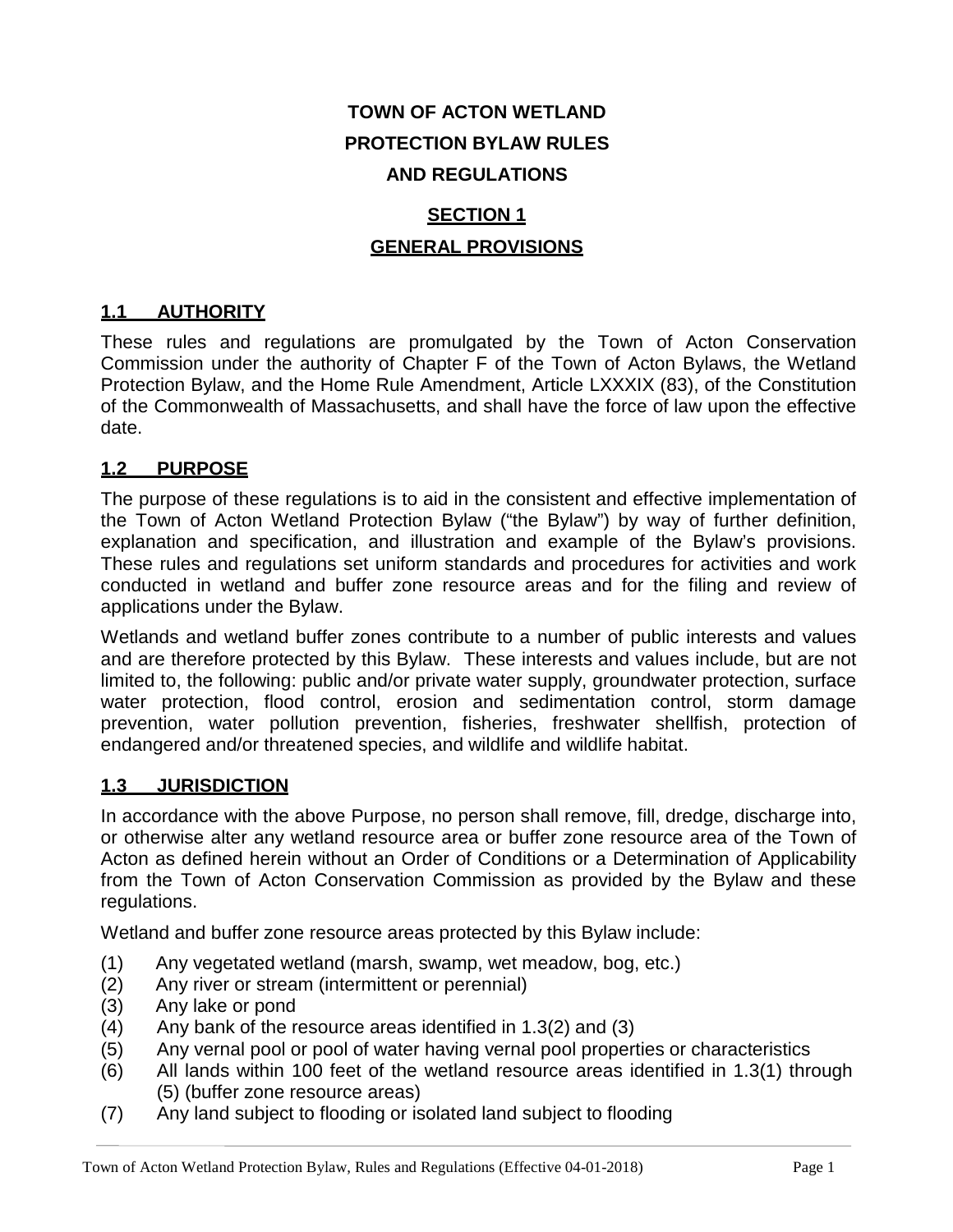- (8) All lands within 200 feet of a perennial river or stream
- (9) Land under any of the resource areas identified in 1.3(1) through (8)

#### **1.4 DEFINITIONS**

**ABBREVIATED NOTICE OF RESOURCE AREA DELINEATION** See Section F5.1 of the Bylaw.

**ABUTTER** See Section F3.2 of the Bylaw.

**ACT** shall mean the Wetlands Protection Act, Chapter 131, s. 40, as amended.

**ACTIVITY** See Section F3.3 of the Bylaw.

**AGRICULTURE** See Section F4.3 of the Bylaw.

**ALTER** See Section F3.4 of the Bylaw.

**APPLICANT** shall mean any person who files a Determination of Applicability or Notice of Intent or on whose behalf said forms are filed.

**AREAS SUBJECT TO PROTECTION** See Section F3.15 of the Bylaw and Section 1.3 of these regulations.

**BANK** *S*ee Section F3.16 of the Bylaw*.*

**BORDERING LAND SUBJECT TO FLOODING** shall mean land within the 100 year flood plain, as mapped by the Federal Emergency Management Agency. This area is presumed significant to flood control and storm damage protection. See also Section F3.17 of the Bylaw.

**BUFFER ZONE** shall mean that area of land extending 100 feet horizontally outward from the boundary of any area specified in Section F3.15 of the Bylaw. Per Sections F1 and F3.18 of the Bylaw the Buffer Zone is a Resource Area. See also Section F3.5 of the Bylaw and Section 1.3 of these regulations.

**BYLAW** shall mean the Town of Acton Wetland Protection Bylaw.

**CERTIFICATE OF COMPLIANCE** See Section F3.6 of the Bylaw.

**COMMISSION** See Section F3.7 of the Bylaw.

**CONDITIONS** shall mean ORDER OF CONDITIONS.

**CONSERVATION COMMISSION** See Section F3.7 of the Bylaw.

**CREEK** shall mean any small stream or any intermittent tributary to any brook, river or stream.

**CUMULATIVE ADVERSE EFFECT** shall mean an effect on a wetland or buffer resource area(s) that is significant when considered in combination with other activities that have occurred, are occurring simultaneously or that are reasonably likely to occur within that resource area(s), whether such other activities have occurred or are contemplated as a separate phase of the same project or activities, or as a result of unrelated projects or activities.

**DATE OF RECEIPT** shall mean the date of delivery to an office, Town Clerk, or usual place of business by certified mail or hand delivery.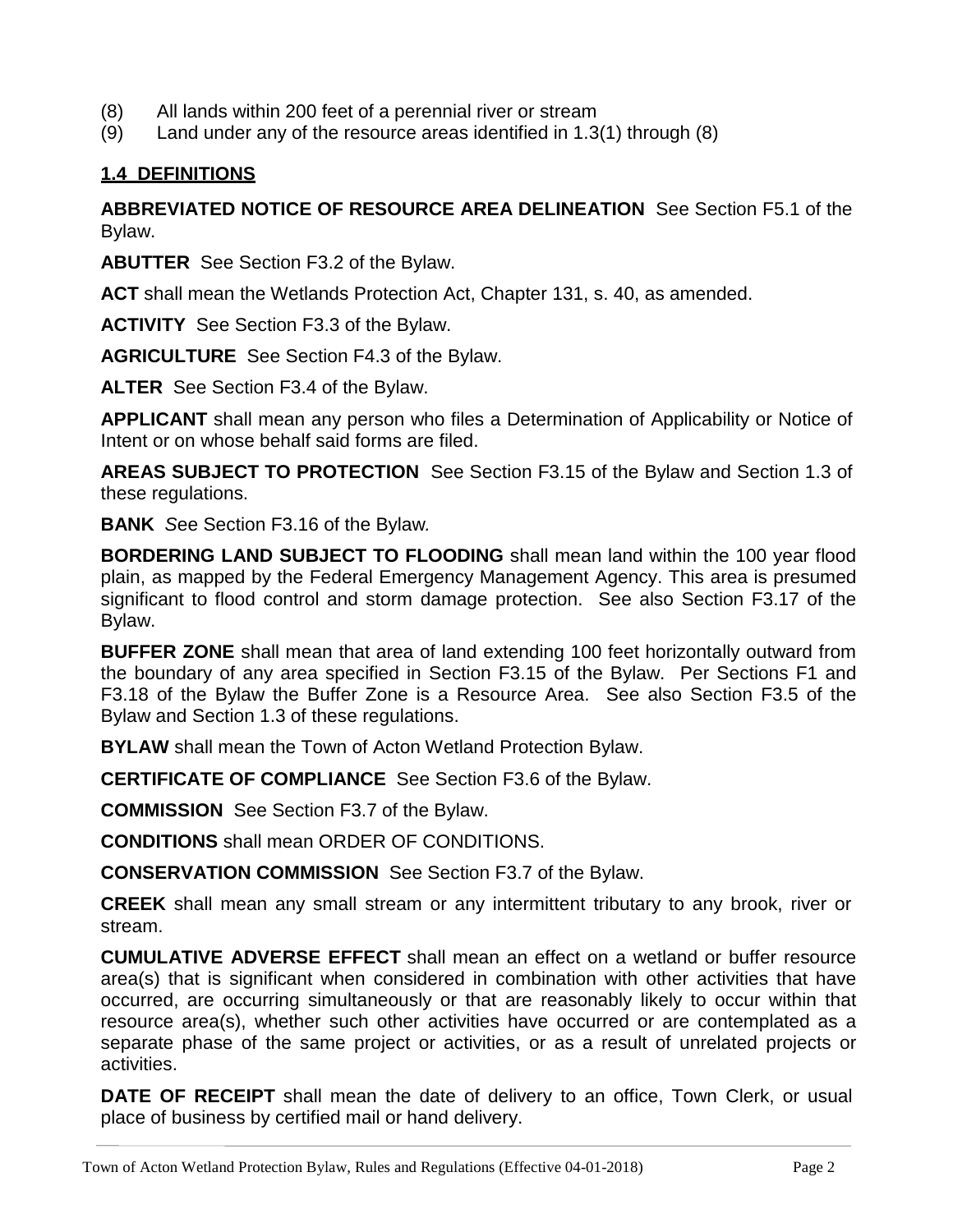**DETERMINATION OF APPLICABILITY** See Section F3.8 of the Bylaw. See also Section F5 of the Bylaw.

**DREDGE** See Section F3.9 of the Bylaw.

**EMERGENCY PROJECT** See Section F4.1 of the Bylaw.

**EXTENSION PERMITS** See Section F3.10 of the Bylaw. See also Section 2.3(2) of these Rules and Regulations.

**FILL** See Section F3.11 of the Bylaw.

**FLOOD CONTROL** shall mean the prevention or reduction of flooding and/or flood damage.

**FLOODING** shall be defined as a local and temporary inundation of water or a rise in the surface of a body of water such that it covers land not usually underwater.

**FLOOD PLAIN** See Section 4.1 of the Town of Acton Zoning Bylaw.

**GROUNDWATER** shall mean water below the earth's surface in the zone of saturation. See also Town of Acton Groundwater Protection Bylaw.

**ISOLATED LAND SUBJECT TO FLOODING** See Section F3.17 of the Bylaw.

**LAKE** shall mean any open body of fresh water with a surface area of 10 acres or more, and shall include great ponds.

**LIKE ACTIVITY** shall mean any activity similar in nature, purpose and extent as that activity currently occurring on the site of the proposed work.

**LIKE STRUCTURE** shall mean any structure similar in design or use currently located on the site of the proposed work.

**MAJORITY** shall mean more than half of the members of the Conservation Commission present and/or available to hear an application.

**MARSH** See definition in the Act Chapter 131, Section 40, as amended. See also Section F3.15 of the Bylaw.

**NOTICE OF INTENT** See Section F3.12 of the Bylaw.

**ORDER** shall mean ORDER of CONDITIONS.

**ORDER OF CONDITIONS** See Section F3.13 of the Bylaw.

**PERSON** See Section F3.1 of the Bylaw.

**PLANS** shall mean such data, maps, engineering drawings, calculations, specifications, schedules and other materials deemed necessary by the Commission to describe the site and/or the work, to determine the applicability of the Bylaw or to determine the impact of the proposed work upon the interests of the Bylaw.

**POND** shall mean any open body of water, either naturally occurring or man-made by impoundment, with a surface area of at least 10,000 square feet, and which is never without standing water due to natural causes except during periods of extended drought. See also Section F3.15 of the Bylaw.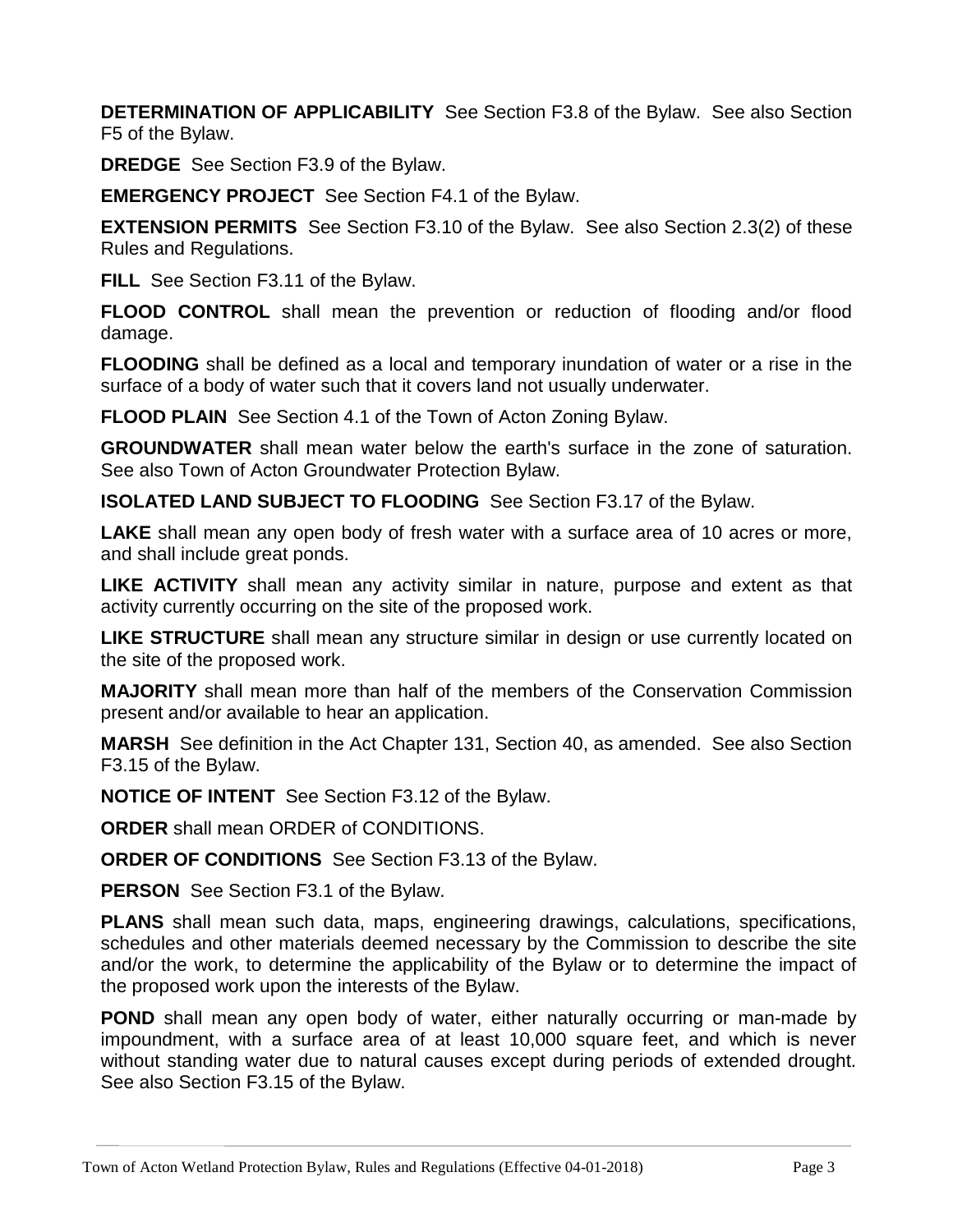**PRIVATE WATER SUPPLY** shall mean any source or volume of surface or groundwater demonstrated to be in any private use or demonstrated to have a potential for private use.

**PUBLIC WATER SUPPLY** shall mean any source or volume of surface or groundwater demonstrated to be in public use or approved for water supply pursuant to M.G.L. Chapter 111, Section 160 by the Division of Water Supply of the Department of Environmental Protection or shown to have a potential for public use.

**QUORUM** shall mean more than half of the members of the Conservation Commission then in office.

**REMOVE** shall mean the act or process of taking away or moving any type of materials thereby changing the land elevation or topography, either temporarily or permanently. See also Section F3.3, F3.4 and F3.9 of the Bylaw.

**REPLACEMENT** shall mean to put back in proper place, or to provide an equivalent to the satisfaction of the Commission. See also Sections F9.1 and F9.2 of the Bylaw.

**RESOURCE AREA** See Section F3.18 of the Bylaw.

**RIVER** shall be a natural stream of water that empties into any lake, pond or other river or stream, and has a continuous or intermittent flow. See also Section 3.15 of the Bylaw.

**RIVERFRONT AREA** See Section F3.19 of the Bylaw. Riverfront area includes the entire length and width to the mean annual high water line of all perennial streams and rivers including any ponds and impoundments thereupon.

**SIGNIFICANT** shall mean to play a role. A resource area is significant to an interest identified in the Bylaw when it plays a role in the provision or protection, as appropriate, of that interest.

**STORM DAMAGE PREVENTION** shall mean the prevention of damage caused by water from storms including, but not limited to: erosion and sedimentation; damage to vegetation, property or buildings; or damage caused by flooding, waterborne debris or waterborne ice.

**STREAM** shall mean a body of running water including brooks and creeks, whether continuous or intermittent, moving in a definite channel in the ground. See also Section 3.15 of the Bylaw.

**SWAMP** *S*ee definition in the Act, M.G.L. Chapter 131, Section 40, as amended. See also Section F3.15 of the Bylaw.

**VERNAL POOL** See Section F3.14 of the Bylaw.

**WAIVER** shall mean an authorization from the Conservation Commission to an applicant for a deviation from the terms of the Bylaw as described in Section 1.5 of these Rules and Regulations.

**WETLAND** See Section F3.15 of the Bylaw. See also definition of "Freshwater Wetland" in the Act, Chapter 131, Section 40, as amended.

**WILDLIFE** shall mean all mammals, birds, fish, reptiles**,** amphibians**,** and invertebrate animal species including, but not limited to, any state- or federally-listed endangered or threatened species, or species of special concern.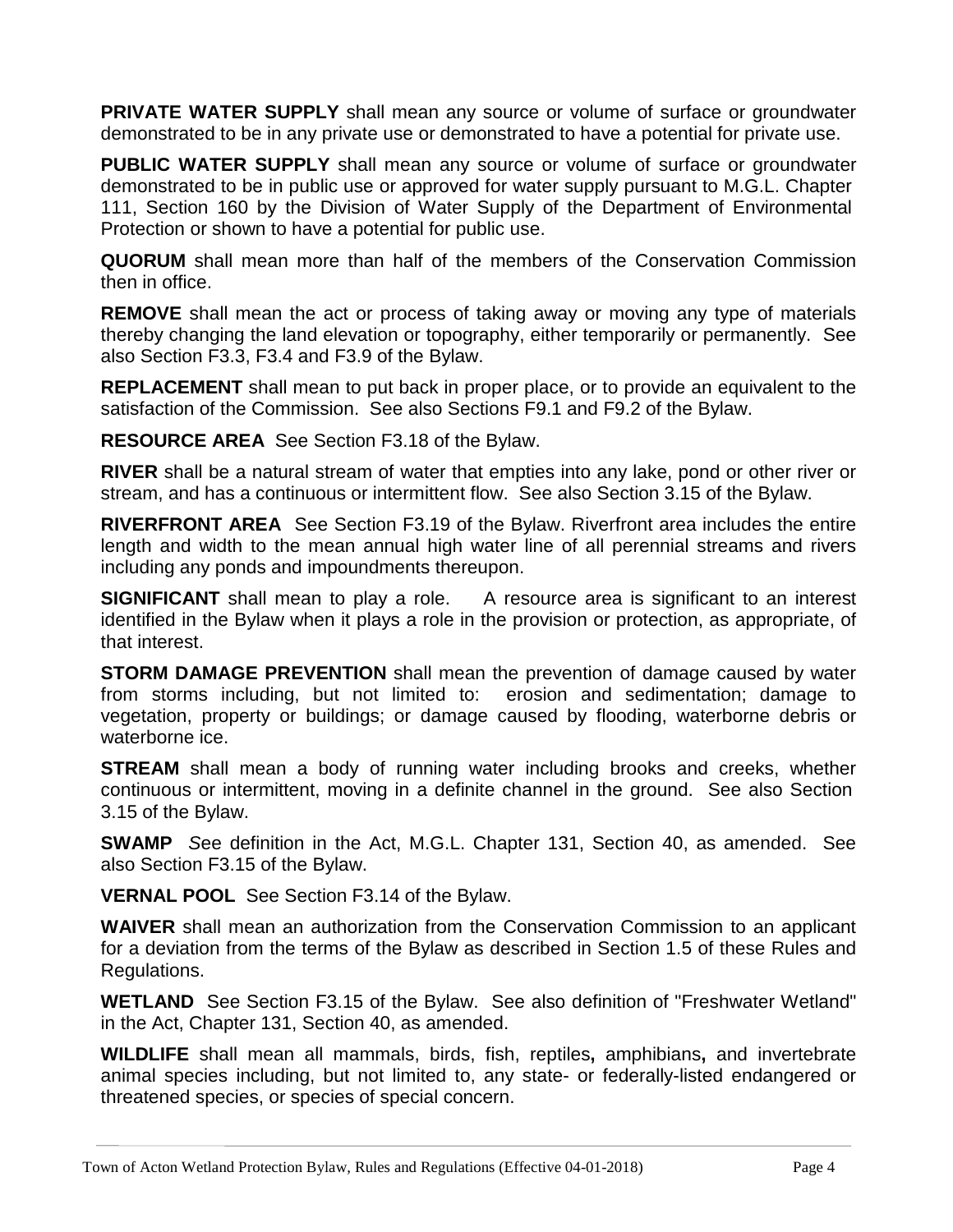**WILDLIFE HABITAT** shall mean areas having plant community composition and structure, hydrologic regime, or other characteristics sufficient to provide shelter, nutrient sourcing, growing conditions, nesting or breeding sites conducive to the propagation and preservation of wildlife.

**WORK** shall mean the same as ACTIVITY.

#### **1.5 WAIVERS FROM RULES AND REGULATIONS**

Strict compliance with these Rules and Regulations may be waived when, in the judgment of the Commission, such action is in the public interest, and is consistent with the intent and purpose of the Bylaw. Any request for a Waiver must be submitted to the Commission in writing. The Waiver(s) shall be presented at the time of filing. (The Commission shall require the Applicant to submit a written justification stating why a Waiver is desired or needed, is in the public benefit, and is consistent with the intent and purpose of the Bylaw.)

#### **1.6 ADVICE FROM TOWN STAFF**

Any advice, opinion, or information given to an Applicant by a Commission member, or by any agency, officer, or employee of the Town, shall be considered advisory only, and not binding on the Commission.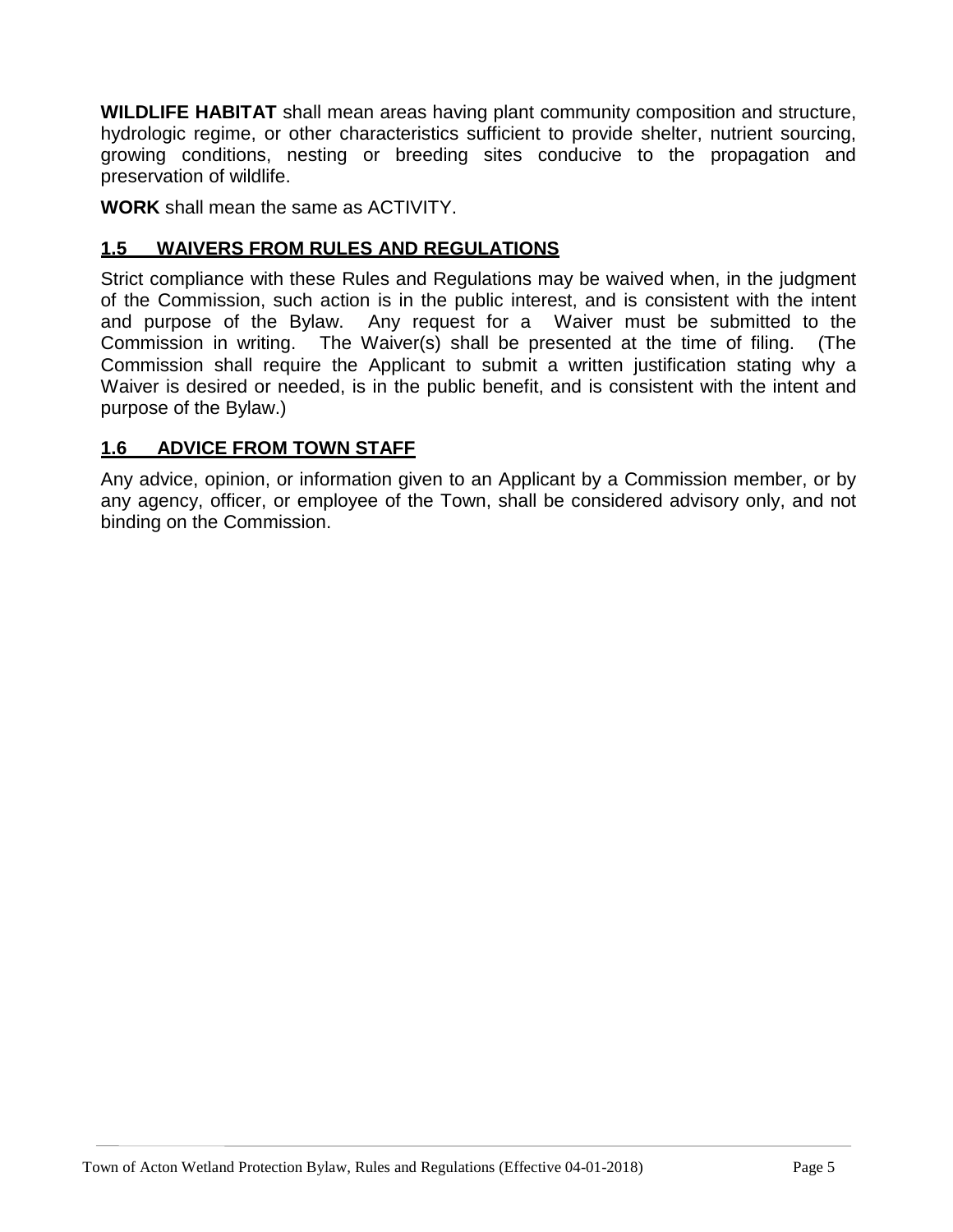## **SECTION 2**

#### **FILING REQUIREMENTS**

#### **2.1 TIME PERIODS**

All time periods of ten days or less specified in the Bylaw or in these Rules and Regulations shall be considered business days only. Time periods of more than ten days shall be considered calendar days, unless the last day falls on a Saturday, Sunday or legal holiday, in which case the last day shall be the next business day to follow.

#### (1) Timeframes for Submission of Documentation

In order to insure adequate and proper review by the Commission, staff and the public, all permit application documentation -- including forms, narrative descriptions, plans, maps, tables, charts, reports, etc. -- must be submitted to the Conservation Commission no later than six business days prior to the scheduled public hearing, or its continuation. Documentation submitted by the Applicant five business days or less before the public hearing may be excluded from said hearing or held for discussion at a subsequently scheduled hearing. Submission of material by the Applicant five business days or less before the public hearing will constitute a constructive request by the Applicant for a continuation of the hearing if, in the opinion of the Commission, the Commission, staff or public has not had adequate or sufficient time to properly consider said material.

#### **2.2 DETERMINATIONS OF APPLICABILITY**

Any Person who is proposing to undertake an activity and desires to know what is required of them may arrange a preliminary discussion by contacting the Conservation Office and arranging a time at a Commission meeting, or may satisfy their questions during the citizens' concerns portion of any regular Commission meeting.

(1) Filing Procedures

The Request for Determination Of Applicability shall include sufficient information to enable the Commission to find and view the area and to determine whether the proposed Work will Alter an Area Subject To Protection under the Bylaw. The information shall include, at a minimum:

- (a) Form 1 (Wetland Protection Act, M.G.L. Chapter 131, s. 40);
- (b) Such Plans, prepared and stamped by a Registered Professional Engineer and Registered Professional Land Surveyor, as are needed to locate and inspect the area and to determine whether the proposed Work may Significantly Alter an Area Subject To Protection. The requirement that Plans be stamped by a registered professional engineer and registered professional land surveyor may be waived by the Commission or its agent if it is deemed unnecessary. These Plans shall show:
	- (i) All Wetlands that are within 100 feet of the edge of Activity;
	- (ii) Riverfront Areas including inner and outer riparian zones
	- (iii) Wetland Protection Setbacks (See Section 3.2)
	- (iv) The 100 foot Buffer Zone;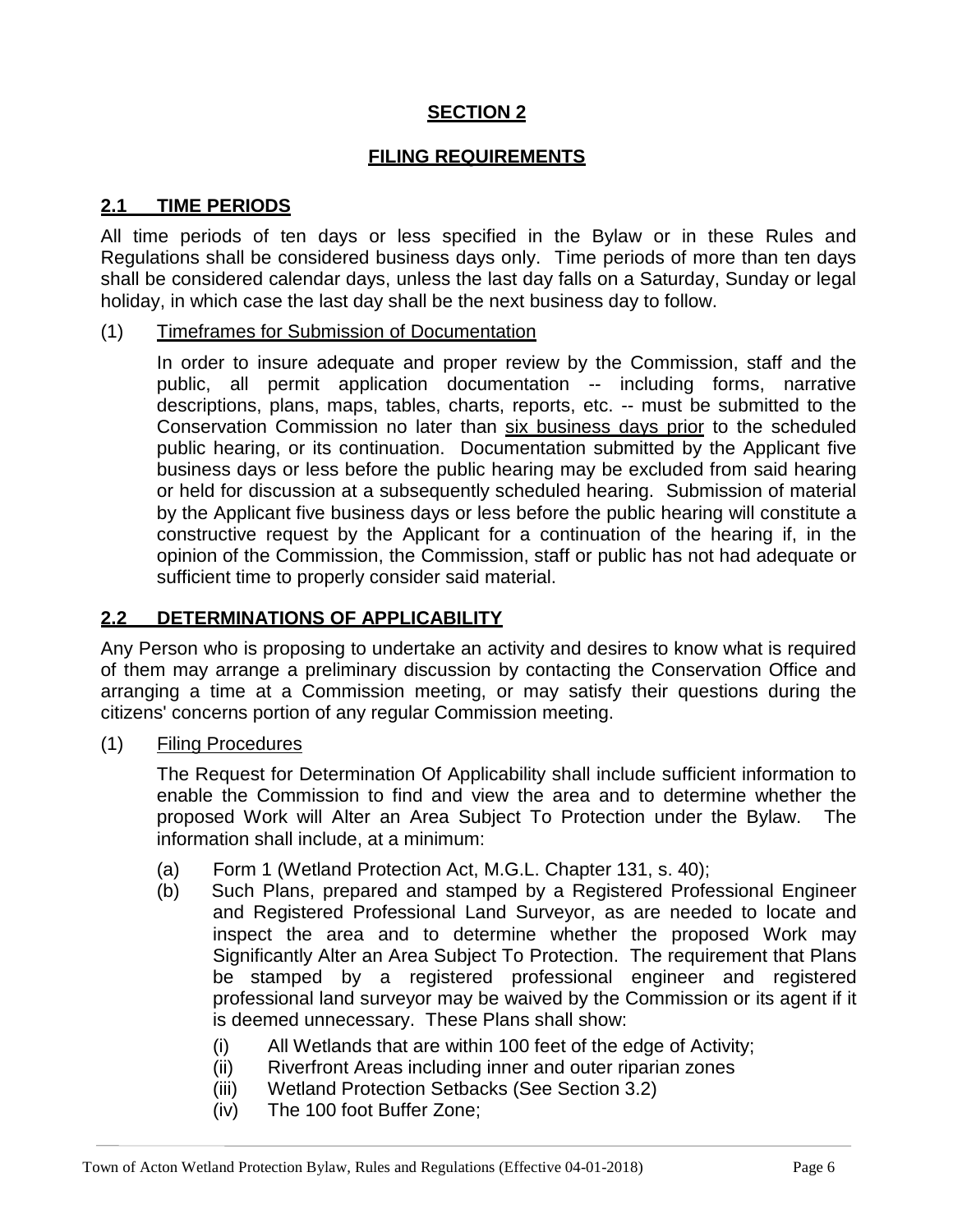- (v) Erosion and sedimentation control/prevention devices and method of maintenance;
- (vi) The edge of disturbance, if different from the erosion control/prevention devices.
- (vii) Location of stockpiled materials, if any.
- (2) In order to clarify the review process for the Commission and/or its agent, all Wetlands within 100 feet of the edge of Activity shall be marked with numbered flagging tape which will correspond to the edge of Wetlands as shown and numbered on the Plans.
- (3) Said Request for Determination of Applicability shall be sent by certified mail or hand-delivered to the Commission. If necessary, the Commission and/or its agent may require that additional information be submitted to aid in the evaluation. If all data required by the Commission and/or its agent is not received, the filing shall not be considered complete, a public meeting shall not be scheduled and the Applicant shall be notified.

At the public meeting the Commission will determine:

- Positively: that the area or Activity is subject to the jurisdiction of the Bylaw and requires the filing of a Notice of Intent; or
- Negatively: that the area or Activity is not subject to the jurisdiction of the Bylaw, or that the interests protected by the Bylaw are fully protected by the project as proposed.

# **2.3 NOTICES OF INTENT**

# **2.3 (1) FILING PROCEDURES**

Written application shall be filed with the Commission to perform Activities regulated by the Bylaw affecting Resource Areas protected under the Bylaw. The Applicant shall provide the Commission with four copies of the filing, and provide the Town Clerk and the Department of Environmental Protection with one copy each. The application shall include such information and Plans as are deemed necessary by the Commission to describe proposed Activities and their effects on Areas Subject to Protection. No Activities shall commence without receiving, recording and complying with an Order of Conditions issued pursuant to the Bylaw, and receiving a file number from the Massachusetts Department of Environmental Protection.

- (A) The Commission may accept as the application and Plans under the Bylaw the Notice of Intent and Plans filed under the Act. The filing shall at a minimum include four copies of the following:
	- (i) Form 3 of the Act;
	- (ii) Such Plans and specifications as are required of an Applicant under the Act as specified in the regulations of the Act;
	- (iii) A list of Abutters from the most recent tax list of the Town and certified by the Town Assessors;
	- (iv) A detailed sequence of construction;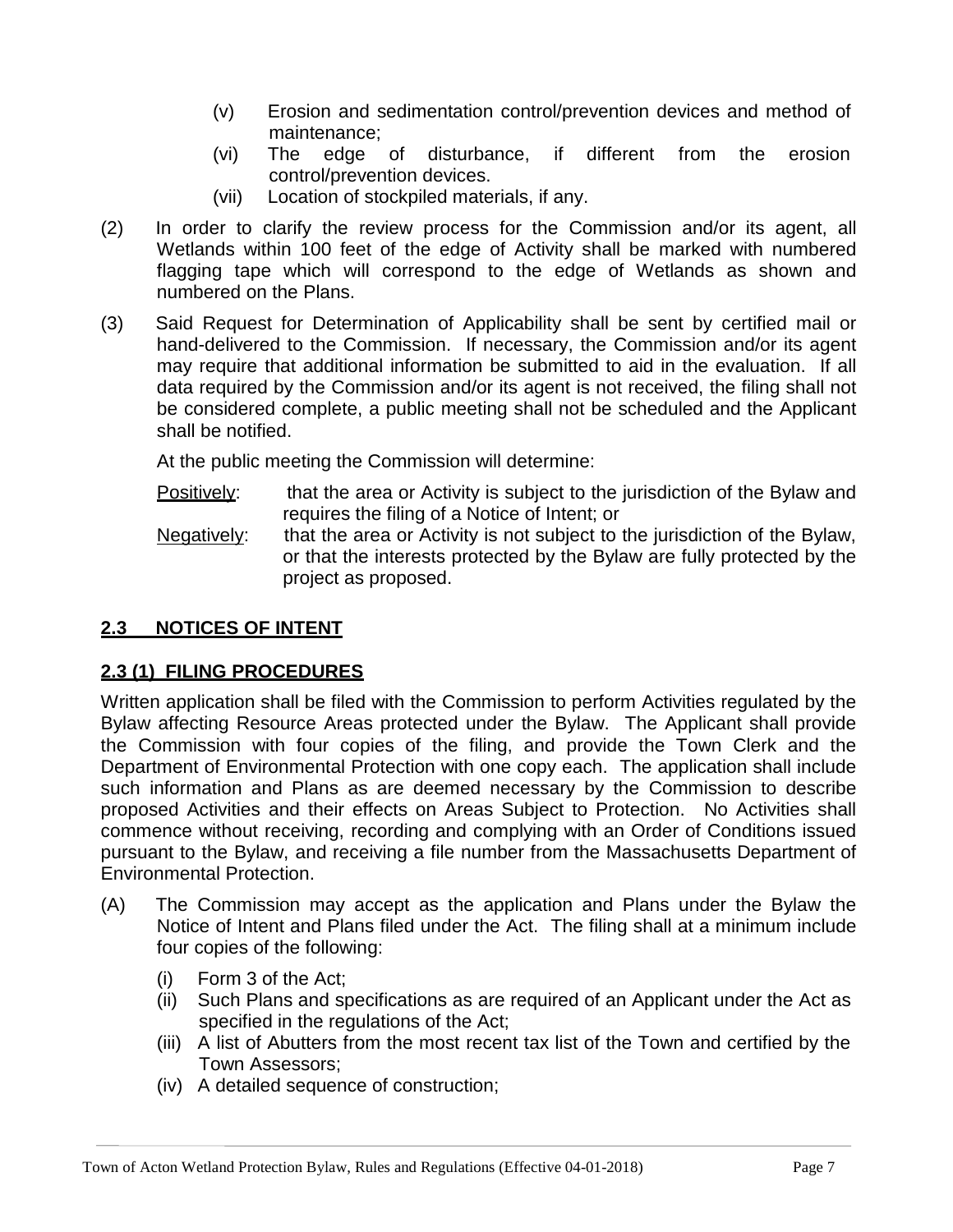- (v) A detailed plan of Wetland Replacement or restoration if the project proposes a Wetland Alteration;
- (B) In order to clarify the review process for the Commission and/or its agent, all Wetlands within 100 feet of the edge of Activity shall be marked with numbered flagging tape, which will correspond to the edge of Wetlands numerically indicated on the Plans.
- (C) When a Person filing an application is other than the owner, the application, the notice of the hearing and the findings themselves shall be sent by the Applicant to the owner as well, and the Applicant shall supply the Commission with the name and current address of the owner.
- (D) Any Person filing a Notice of Intent under the Bylaw shall also notify by certified mail all Abutters of the filing of such Notice of Intent. Such Notice shall clearly identify the land on which the Work is to be done and describe the general nature of the Work. Notice shall include the date, place, and time of said public hearing, and where Plans may be reviewed. A list of Persons so notified and proof of such notification shall be filed with the Commission prior to the opening of the public hearing. If proof of said notification is not presented to the Commission, the public hearing shall not be opened. Said notification of Abutters should be sent not less than eight (8) business days prior to the scheduled hearing. For example, when a hearing is scheduled for a regular Wednesday meeting, said notification shall be sent by Monday of the week before the meeting, at the latest.

# **SECTION 2.3 (2) EXTENSIONS**

- (A) The Commission may extend an Order of Conditions once for a period of up to three years. Written requests for an Extension shall be made not less than thirty days prior to the expiration of said Order of Conditions.
- (B) The Commission may deny a request for Extension under the following circumstances:
	- (i) where no Work has begun on the project, except where such failure is due to unavoidable delay, such as appeals in obtaining other necessary permits;
	- (ii) where new information, not available at the time of original permanent filing, has become available and indicates the Order of Conditions is insufficient to protect the Areas Subject to Protection;
	- (iii) where incomplete Work is causing damage to the Areas Subject TO Protection;
	- (iv) where Work has been done in violation of the Order of Conditions;
	- $\overrightarrow{(v)}$  where an Extension has previously been granted for said project.
- (C) Said Extension shall be recorded in the Registry of Deeds or Land Court, whichever is applicable, according to the procedures set forth in Section F8.2 of the Bylaw.

## **SECTION 2.3 (3) CERTIFICATES OF COMPLIANCE**

(A) A request for a Certificate of Compliance shall be made in writing on the appropriate form to the Commission. The Commission will act on the request within 21 days of receipt of such a request.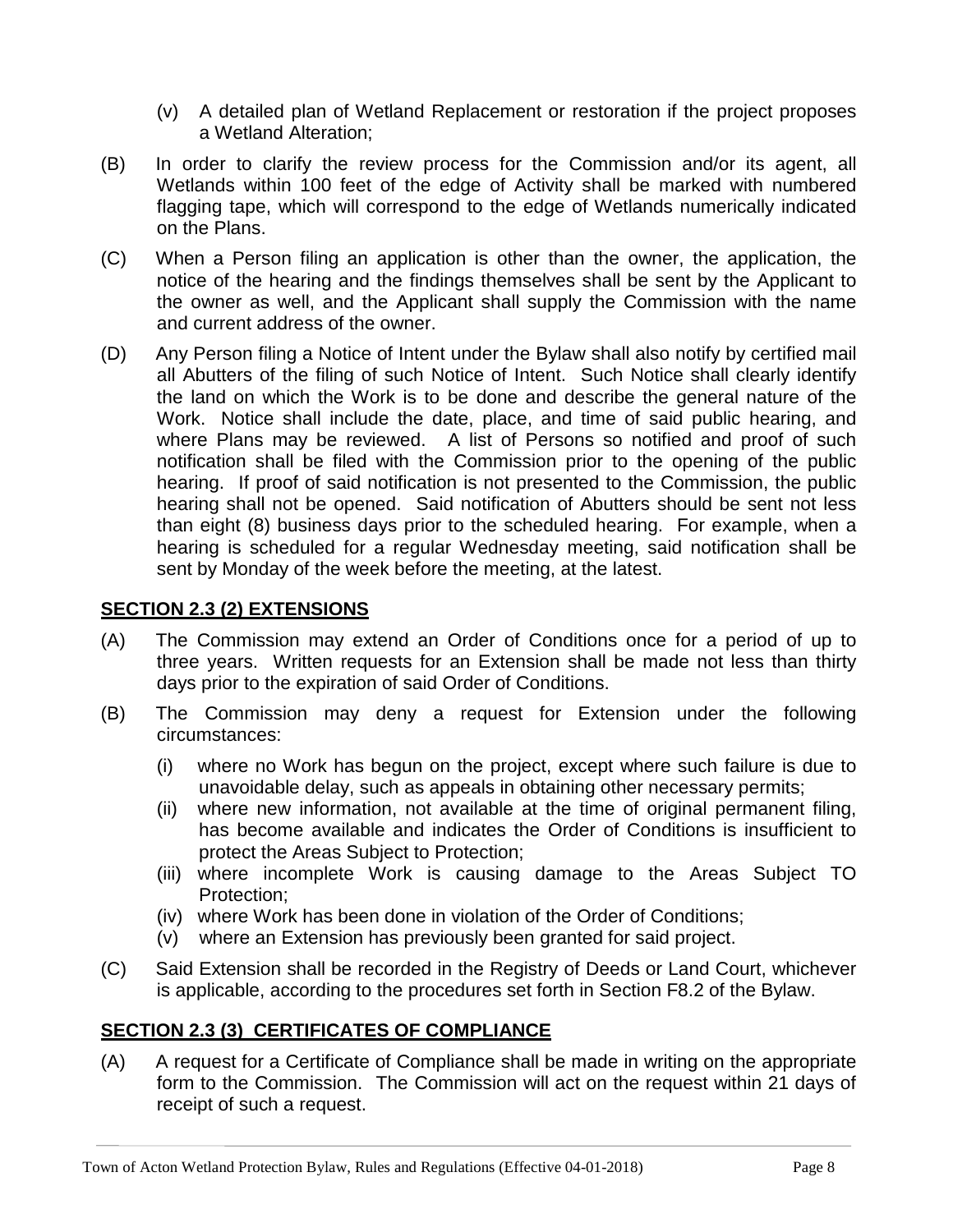- (B) Prior to issuance of the Certificate of Compliance, a site inspection shall be made by the Commission and/or its agent. The Applicant shall be notified prior to the inspection and may be present at the inspection if that is desired.
- (C) If the Commission determines after review and inspection that the Work has not been done in compliance with the Order, it shall refuse to issue said Certificate of Compliance and specify the reasons for denial in writing to the Applicant.
- (D) If the Certificate of Compliance does not apply to all Work regulated by the Order of Conditions, it shall state to what portions of the Work it applies.
- (E) The Certificate of Compliance, if issued, shall be recorded by the APPLICANT in the Land Court or Registry of Deeds, whichever is applicable, according to the procedures set forth in Section F8.2 of the Bylaw.

## **2.4 FEE SCHEDULE**

Permit fees are payable at the time of application and are non-refundable. Fees shall be calculated by the Commission or its agent according to the schedule listed below. Town projects are exempt from fees. These fees are in addition to and separate from those fees required by the Commonwealth of Massachusetts, Department of Environmental Protection.

| <b>Filing Type</b>                         | <b>Description</b>                                                   | <b>DEP Fee</b> | <b>Town Share</b> | <b>Acton</b><br><b>Fee</b> | <b>Total Acton</b><br>Fee |
|--------------------------------------------|----------------------------------------------------------------------|----------------|-------------------|----------------------------|---------------------------|
| <b>RDA</b>                                 |                                                                      |                |                   | \$125.00                   | \$125.00                  |
| <b>Notice of Intent</b>                    | Fee based on<br>activity                                             |                | 50%+12.50         | 50% of<br><b>DEP</b> fee   | 50% of DEP<br>fee         |
| <b>NOI: Category 1</b>                     | Work on SFH,<br>etc                                                  | \$110.00       | \$67.50           | \$55.00                    | \$122.50                  |
| <b>NOI: Category 2</b>                     | Const. of SFH,<br>etc                                                | \$500.00       | \$262.50          | \$250.00                   | \$512.50                  |
| <b>NOI: Category 3</b>                     | Site prep, etc.                                                      | \$1,050.00     | \$537.50          | \$525.00                   | \$1,062.50                |
| <b>NOI: Category 4</b>                     | Roads, dam,<br>etc                                                   | \$1,450.00     | \$737.50          | \$725.00                   | \$1,462.50                |
| <b>NOI: Category 5</b>                     | Docks, piers,<br>etc                                                 | \$4/linear ft  | 50%+12.50         | 50% of<br><b>DEP</b> fee   | 50% of DEP<br>fee         |
| <b>NOI: Category 6</b>                     | Max fee is \$200<br>for SFH and<br>\$2000 for any<br>other activity. | \$2/linear ft  | 50%+12.50         | 50% of<br><b>DEP</b> fee   | 50% of DEP<br>fee         |
| Req. for NOI<br><b>Extension</b>           |                                                                      | \$0.00         |                   | \$0.00                     | \$0.00                    |
| <b>Amended OoC</b>                         |                                                                      | \$0.00         |                   | \$50.00                    | \$50.00                   |
| <b>ANRAD</b>                               | Max fee is \$200<br>for SFH and<br>\$2000 for any<br>other activity. | \$2/linear ft  | 50%+12.50         | 50% of<br><b>DEP</b> fee   | 50% of DEP<br>fee         |
| <b>Post-Violation Filing</b>               | <b>See DEP NOI</b><br>fees                                           | \$0.00         |                   | 100% of<br><b>DEP</b> fee  | 100% of<br>DEP fee        |
| <b>CERTIFICATE OF</b><br><b>COMPLIANCE</b> |                                                                      |                |                   |                            |                           |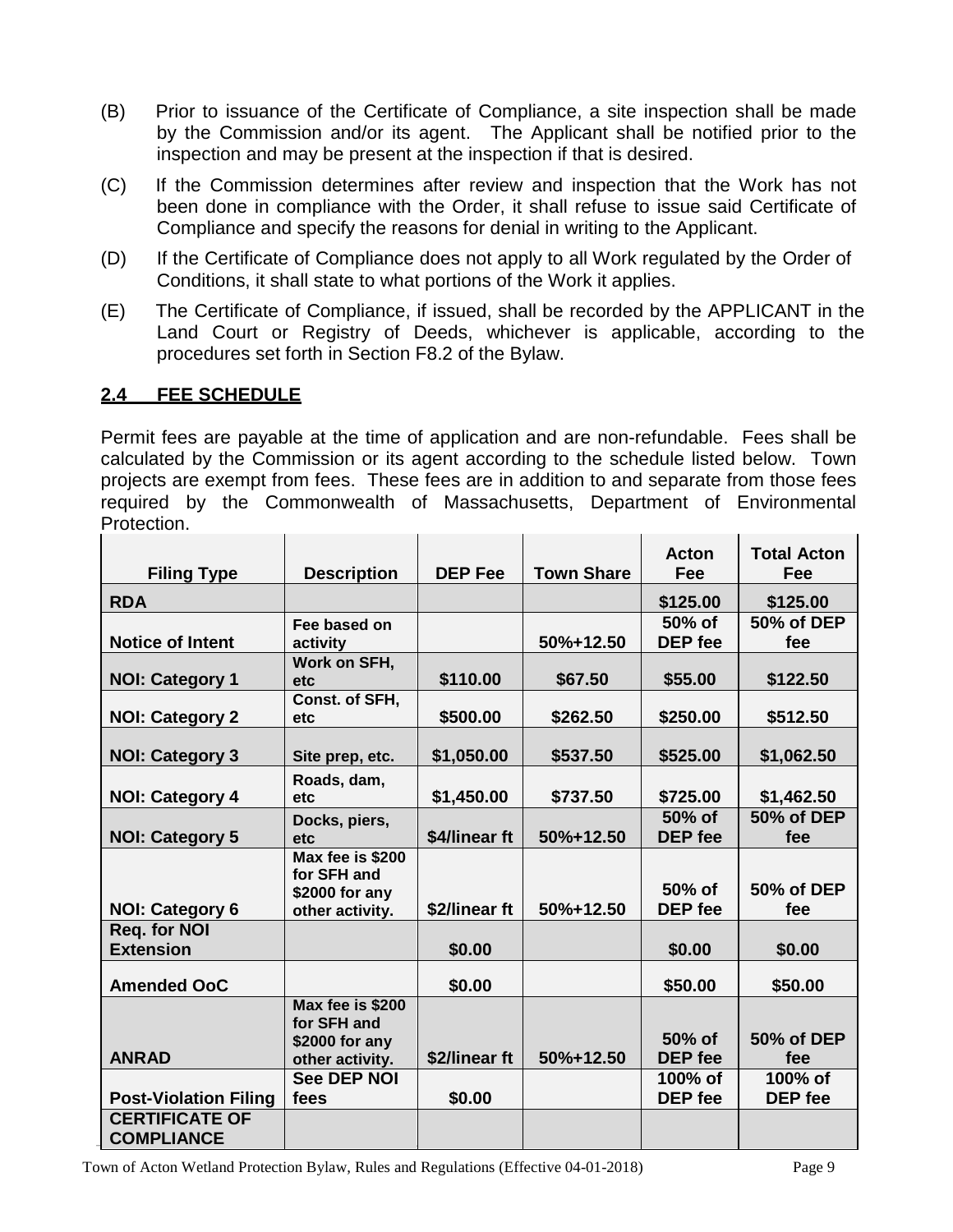| $CoC: Category 1 & 2$ SFH, etc |              | \$0.00 | \$100.00* | \$100.00* |
|--------------------------------|--------------|--------|-----------|-----------|
|                                | Site prep,   |        |           |           |
| CoC: Category 3 & 4            | roads        | \$0.00 | \$200.00* | \$200.00* |
|                                | Docks,       |        |           |           |
| CoC: Category $5 & 6$          | delineations | \$0.00 | \$300.00* | \$300.00* |

#### Consultant Fees

Upon receipt of a Notice of Intent, Abbreviated Notice of Resource Area Delineation, or Request for Determination of Applicability, or at any point in its deliberations, the Commission may deem it necessary to obtain expert engineering or other outside consultant services in order to reach a final decision on the application. The specific consultant services may include, but are not limited to, Resource Area survey and delineation, analysis of Resource Area values (including Wildlife Habitat evaluations), hydrogeologic and drainage analysis, and/or environmental or land use law.

In such instances the Commission shall notify the Applicant of this need and shall provide the opportunity for the application to be amended or withdrawn. Should an Applicant choose to proceed the Commission shall require the Applicant to pay the reasonable costs and expenses for these consulting services. This fee is called the consultant fee. The exercise of discretion by the Commission in making its determination to require the payment of a consultant fee shall be based upon its reasonable finding that additional information acquirable only through outside consultants would be necessary for the making of an objective decision.

The Commission may require the payment of the consultant fee at any point in its deliberations prior to a final decision.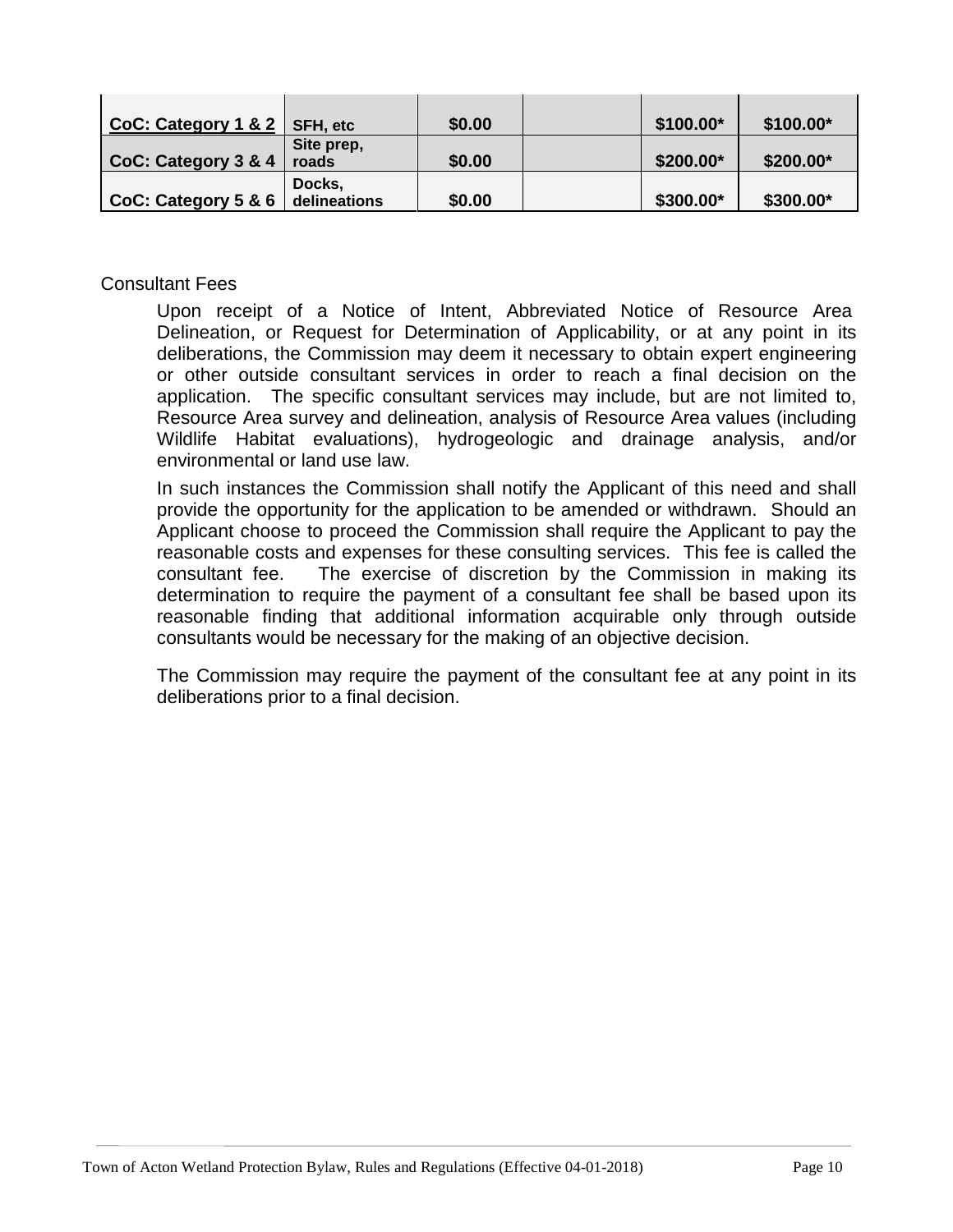## **SECTION 3**

## **CONSTRUCTION STANDARDS AND RESTRICTIONS**

# **3.1 SEQUENCE OF CONSTRUCTION**

As required by Section 2.3(1)(A)(iv), the Applicant shall provide a detailed sequence of construction to the Commission as part of the standard filing requirements, detailing in what order the project's construction will follow. Said sequence shall be followed by the Applicant, unless amended and approved by the Commission.

## **3.2 WETLAND SETBACKS FOR NEW ACTIVITIES**

In order to protect and preserve the public interests and values of the wetlands and waterways of the Town of Acton, activities in Wetland and Buffer Zone Resource Areas should be avoided to the full extent practicable. The following are the minimum distances (setbacks) of activity from the edge of Wetlands or Vernal Pools. No activity shall be allowed within these setbacks except as provided below, or as provided in Section 1.5 of these rules and regulations. These setbacks are the minimum and may be extended further if deemed necessary for the protection of the interests of the Bylaw by the Commission*.*

The setbacks shall be as follows:

- (1) 0-foot setback for wetland-dependent structures (drain outfalls, weirs, etc.), fences, and structures necessary for upland access where reasonable alternative access is unavailable.
- (2) 50-foot setback of undisturbed natural vegetation.
- (3) 75-foot no-build setback to the edge of driveways, roadways, and structures.
- (4) 50-foot chemical free area, within which no fertilizers, herbicides, pesticides or other chemical maintenance substances shall be used.
- (5) 100-foot setback for underground storage of gasoline, oil, or other fuels and hazardous materials.
- (6) 100-foot setback of undisturbed natural vegetation to the mean high water line for vernal pools.

## **3.3 WETLAND SETBACKS FOR EXISTING STRUCTURES**

Work associated with pre-existing structures or activities not presently in compliance with Section 3.2 may not increase the degree of "non-conformance" of those structures or activities. No new activity shall be commenced and no new structure shall be located closer to the edge of a Wetland Resource Area than existing non-conforming like Activities or structures, but the Commission may permit new like Activity or structures as close to the Wetland Resource Area as the existing like Activity or structure if it finds such Activity or structure will not affect the interests provided for in the Bylaw more adversely than the existing Activity or structure.

## **3.4 EROSION PREVENTION**

The purpose of installing a silt prevention barrier between the proposed limit of disturbance and the edge of Wetlands is to intercept sediment-laden runoff by reducing runoff velocity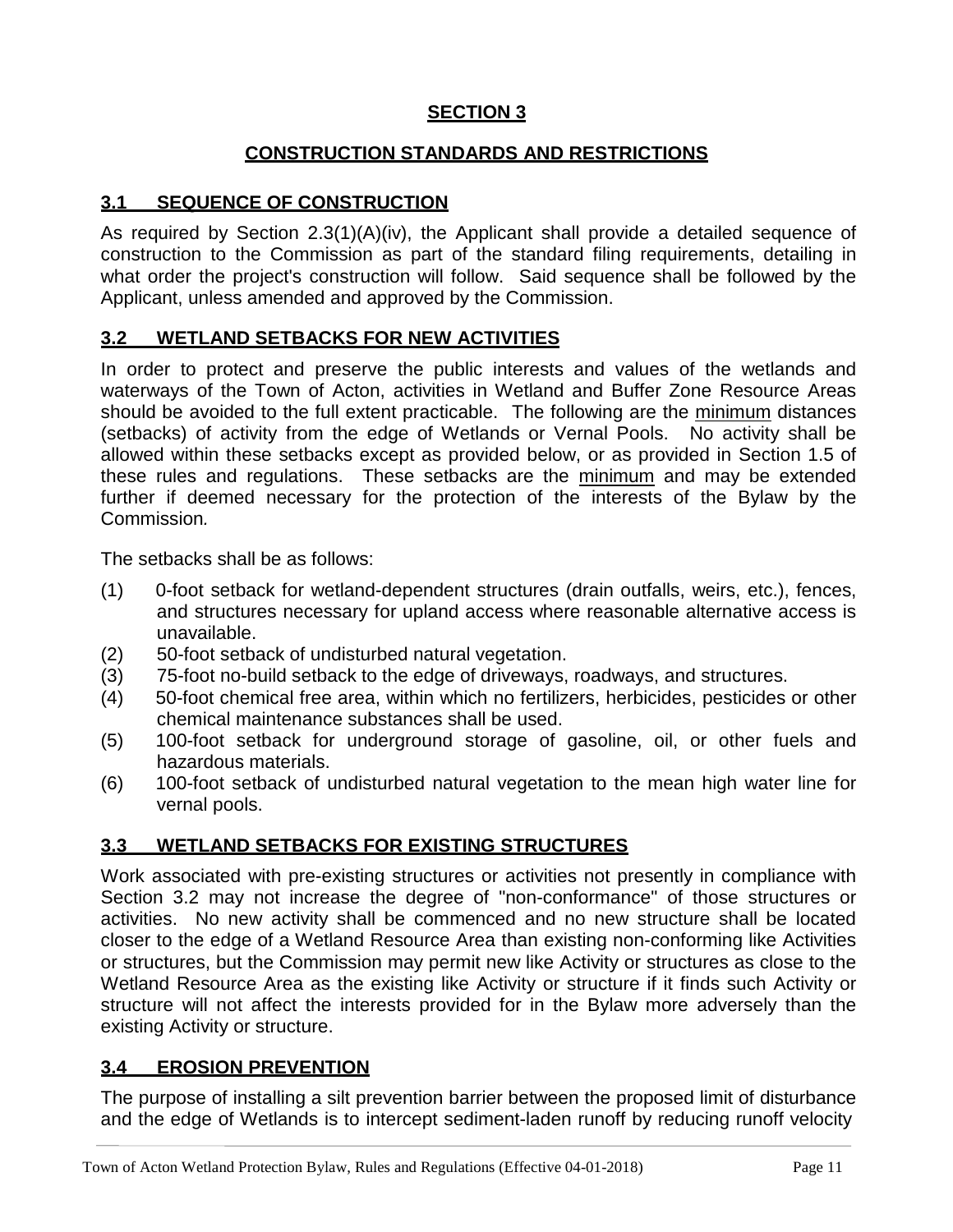and allowing suspended sediments to "settle out" before entering the Wetlands Resource Area. Such sediments shall be removed and sediment barriers monitored and replaced when deemed necessary by the Commission or its agent.

# **3.5 EROSION PREVENTION INSTALLATION**

Proposed location of the silt prevention devices, silt fence and/or haybales, shall be shown on the Plan submitted in the Wetland filing furnished by the Applicant for Commission review and approval. Erosion prevention devices shall be installed prior to the commencement of Activities on the site. The Commission requires erosion prevention installation standards as defined in: Erosion and Sedimentation Control Standards, Middlesex Conservation District, or see Town of Acton Engineering Department for clarification or details.

## **3.6 STORAGE OF FILL**

If any Fill is to be stored on site, it shall be stored outside of the Buffer Zone and/or it shall be surrounded by haybales to prevent erosion. The location of said Fill shall appear on any Plans submitted to the Commission pursuant to Notice of Intent requirements. If the Commission determines that the proposed location of Fill threatens the Areas Subject to Protection it may require the Applicant to store said Fill in a different location or to remove it completely from the site.

#### **3.7 CONSTRUCTION DEBRIS**

There shall be no disposal or burial of construction debris (i.e. scrap lumber, metals, concrete, asphalt, piping, logs, stumps, etc.) within 100' of a Wetland unless approved by the Commission under the filing. Illegal disposal of said debris shall result in a stop work order, fine, required removal of said debris, or all of the above. The Commission may allow the creation of a spoils area, which would be required to be designated on the project PLANS, if it is proven that it will not harm Areas Subject to Protection.